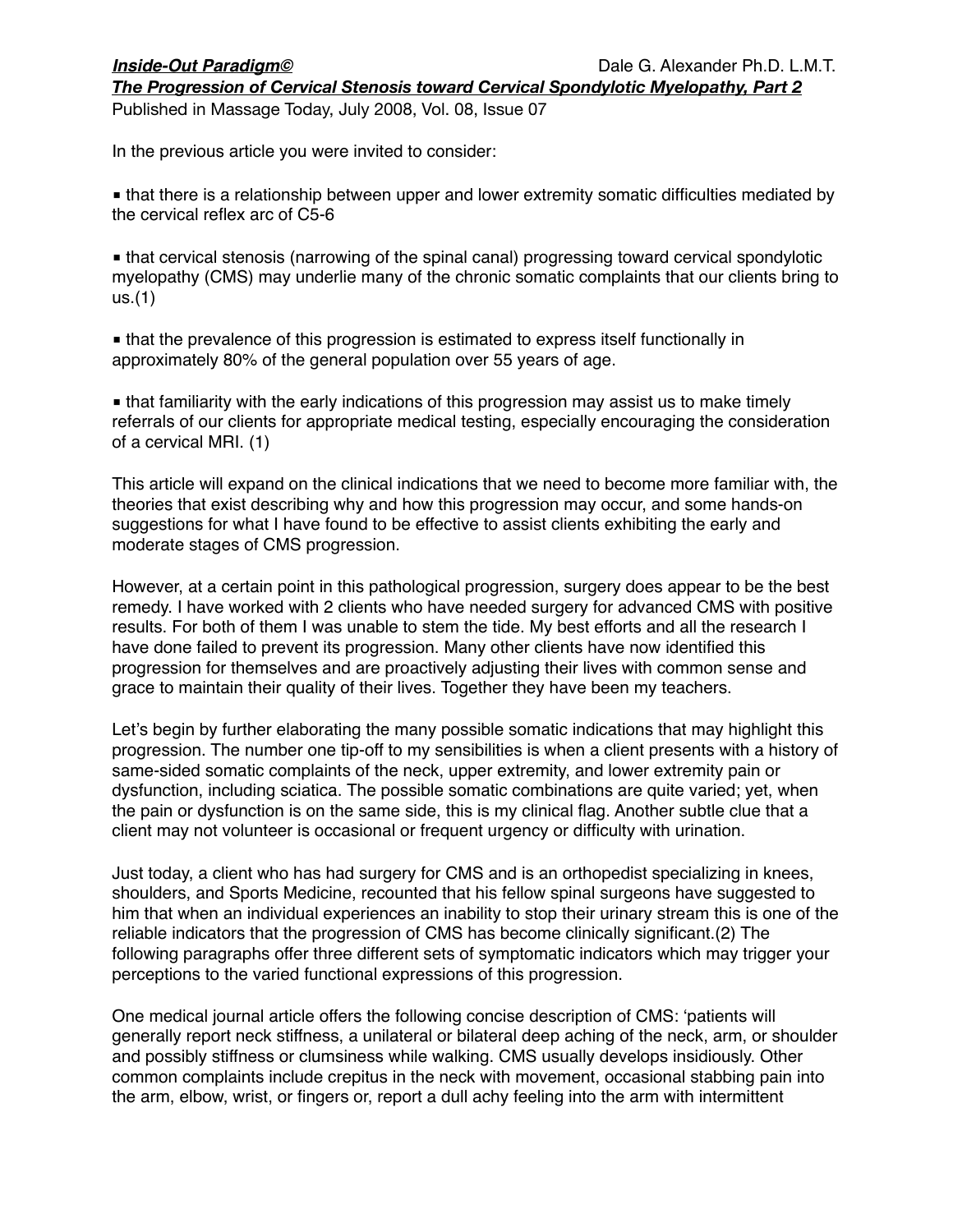Published in Massage Today, July 2008, Vol. 08, Issue 07

numbness or tingling into the hands. The hallmark symptom of CMS is weakness or stiffness in the legs. Patients with CMS may also present unsteadiness of gait. Weakness or clumsiness of the hands in conjunction with the legs is also characteristic of CMS. Loss of sphincter control or frank incontinence is rare, however, some patients complain of slight hesitancy on urination'. (3)

Another medical article references the following additional symptoms:

- Heavy feeling in the legs
- Inability to walk at a brisk pace

■ Intermittant shooting pains into the arms and legs (like an electrical shock), especially when bending their head forward (known as Lermitte's phenomenon)

■ Arm pain

Often it is the arm or neck pain that prompts someone with this condition to seek medical treatment and then the myelopathy is discovered through medical history, physical exam and a MRI scan. (4)

Myelopathy is distinguished from the many forms of radicular pain in that the discomfort is more generalized and doesn't necessarily follow the established sensory and motor maps for dermatomes(skin) and myotomes(muscles) that are generally accepted.

Finally, another medical article references the typical symptoms in yet a different fashion:

- Weakness, numbness, or clumsiness of the upper extremities (arms, hands, fingers)
- Altered walking ability perceived as either poor balance, weakness, heaviness, or numbness in the legs
- Variable degrees of radicular arm pain

Though CMS is painless in more than 50% of patients, when pain is present it may be described as a stabbing burning sensation or a persistent dull ache radiating throughout the arms to the forearms. At times the pain will extend into the fingers, associated with "pins and needles" paresthesias. Patients often comment about dropping objects accidentally or having trouble fastening their clothes. If prolonged, there may be associated muscle wasting and overt loss of sensation to vibration, pinprick sensation, pain and thermal sensation. As the impairment to spinal cord function progresses, both legs weaken and become progressively spastic. Bowel and bladder control may then be altered. In advanced cases, gait will become progressively more difficult without aid by a cane or walker. (5)

Wow! The above descriptions sure reflect some of my own somatic complaints, and they may also describe yours as you read them. Let's be real. A fair number of us within our profession are going to be part of that 80% of the population who experience the somatic complaints of this progression-- not just our clients. Some of these indications began popping up for me in my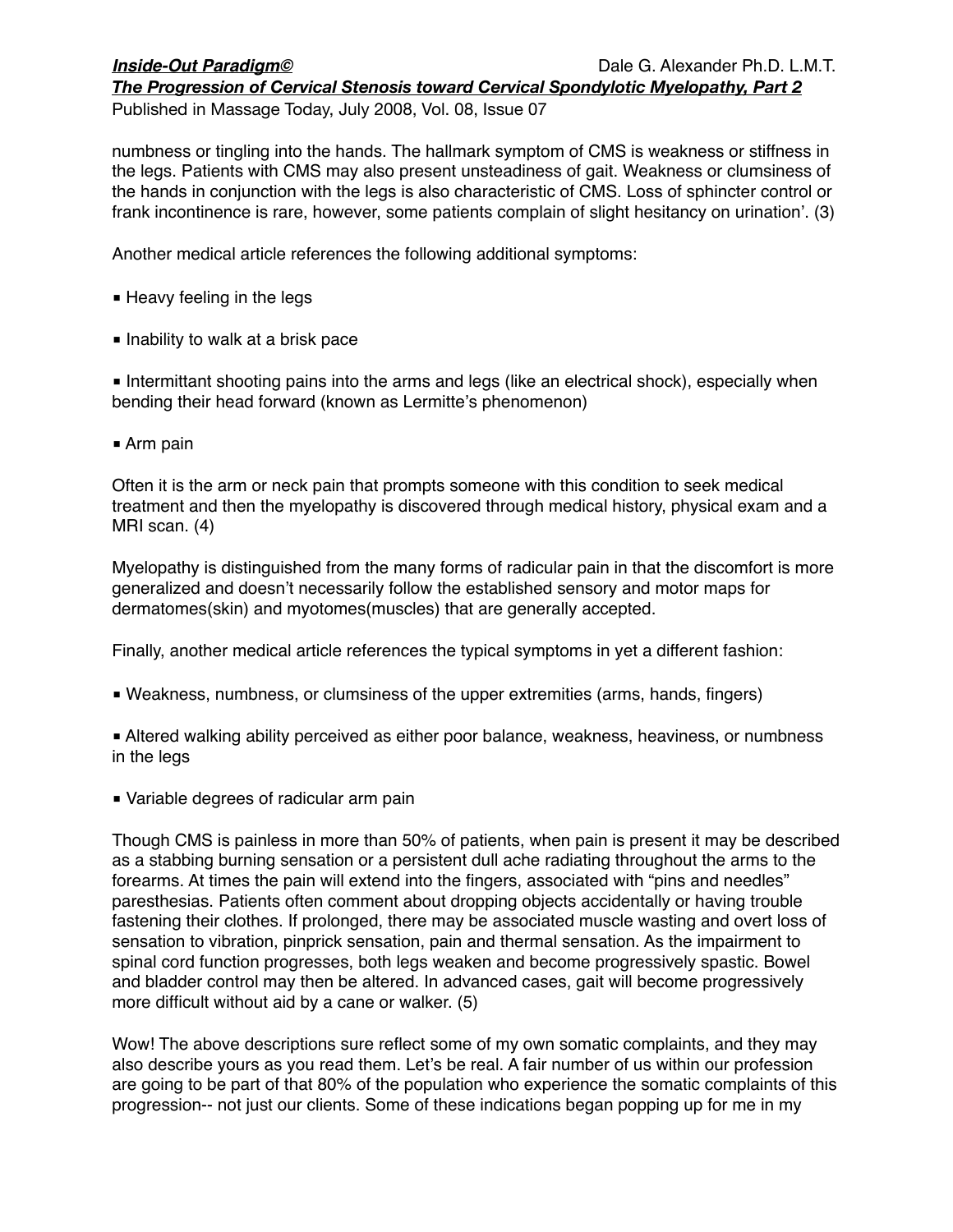Published in Massage Today, July 2008, Vol. 08, Issue 07

middle thirties whereas now, at age 55, I experience them more often. To the best of my memory the occasional clumsiness in my general balance was the first indication to attract my attention at about age 35. Admittedly, my accumulated trauma history is well beyond the average and yes, I have a cervical MRI scheduled for myself.

Obviously, these identical somatic complaints may be indications of other forms of pathological progressions. I have listed these in Appendix 1 at the end of the article for your further consideration. More acute presentations of CMS often include visual disturbances and bilateral pain symptoms that are similar to the early and moderate stages of Multiple Sclerosis. (2)

We all know our role as massage therapists is not to diagnose anything, but rather to encourage our clients to seek medical attention that may provide them with the timely opportunity to make appropriate lifestyle or medical choices. We are part of our clients' early detection and prevention team. Aging occurs within us all, injury for some of us, and not everyone is dealt an equal hand in the genetic shuffle of the cards. Early detection and prevention are our best hedges to maintain the "quality of all of our lives".

According to Rene Calliet M.D., in 1956 cervical spondylotic myelopathy (CMS) was distinguished from myelopathy based on the presence of acute disk prolapse. The principal pathology is encroachment of bony protrusion(s) into the spinal canal or the intervertebral foramen or foraminae, or both. The resulting encroachment may apply direct pressure to the spinal cord itself and/or to one or both of the exiting spinal nerves. (6)

Let's now review the general theories offered to explain how the progression of CMS may occur:

Most common among the references I have gathered is the notion of a congenitally narrow spinal canal. Such a diminished diameter for the spinal cord accentuates the probability of eventual stenosis and myelopathy and hastens its functional and clinical expressions.

The second most offered theory, which builds on the first, is that nearly all of us eventually develop some degree of arthritis (spondylosis) between our cervical vertebrae, most commonly between the C4 – 7 levels of the spinal cord. Such spondylosis is often accompanied by varying degrees of osteophyte/spur formation, disc thinning and desiccation, disc protrusions/ herniations, vertebral remodeling and compression of the foraminal openings through which the spinal nerves deliver their electrochemical vitalization to their somatic and visceral end organs.

The third most cited reason for this central compression of the spinal cord is related to traumatic cranial/cervical events with their resulting vertebral subluxations and scar tissue formation. Also, the effects of wear and tear of repetitive head/neck movements are cited as contributing to and hastening the expression of somatic complaints and clinical symptoms.

Additionally proposed as contributors to spinal cord compression is the thickening of the ligaments surrounding the spinal canal including the pleating of the ligamentum flavum and the ossification of the anterior or posterior ligaments. The latter notion of ossification of the posterior longitudinal ligament has a particular designation of OPLL and is more often appreciated in nonasians.(5,6)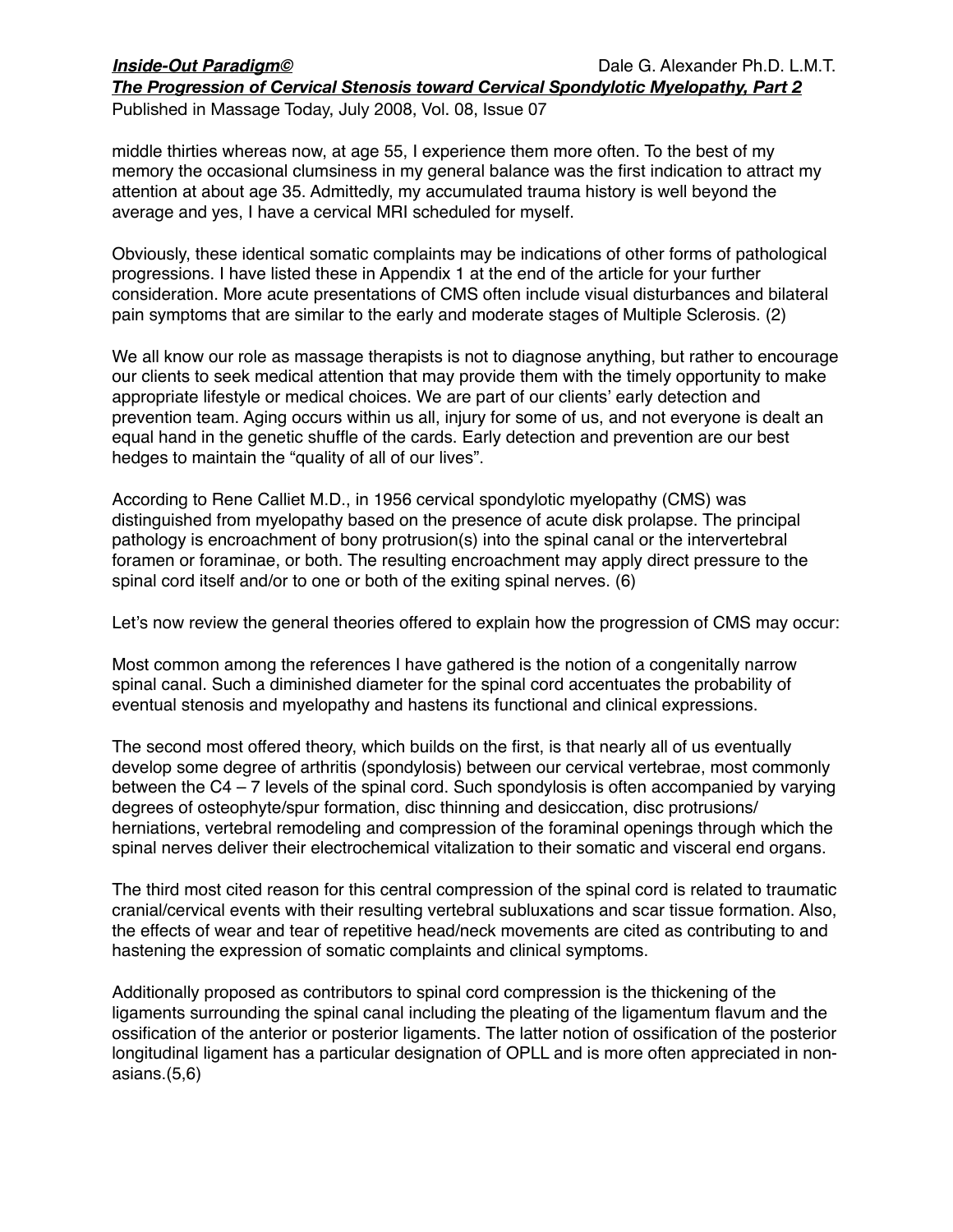Published in Massage Today, July 2008, Vol. 08, Issue 07

Vascular insufficiency and edema are also considered to be part of the degenerative progression usually thought to be associated with this fibrosis of ligaments as they may affect the anterior and posterior spinal arteries that supply the spinal cord.(7)

All of these notions have obvious merit and make sense logically, yet, in my opinion there seem to be missing pieces of the puzzle. It is a "both / and" rather than an "either / or". Not a right or wrong. The body is both complex and quite simple, simultaneously. There is rarely a singular causative agent in chronic somatic profiles in my experience. Rather there are multiple streams flowing into a river of an unrelenting somatic expression. My next article will propose some additional streams that I believe also contribute to the progression of CSM.

Clinically, what has made the most sense to me is that anatomically most of our internal visceral organs are suspended forward and down from the spine and cranium. I owe a debt of gratitude to Dr. Jean Pierre Barral D.O., the developer of Visceral Manipulation and to Jon Zahourek, the developer of the Maniken style of anatomy study for illuminating this elegantly simple aspect of human anatomy. (8, 9)

Thus, what I have consistently observed to assist clients is to relieve the forward and downward pull of the head and neck upon the trunk. This may be accomplished by releasing the tensions associated with the suspension of the viscera themselves and by attending to the musculoskeletal flexor muscles, especially those whose attachments span from the posterior aspect of the body to an anterior mooring.

I would encourage you by whatever style of bodywork and massage that is your training base to release the tension of and to enhance the fascial ease of the SCM's, the scalenes, the longus colli, the muscles of the jaw, the subclavius muscles, the pectoralis minor muscles, both sides of the diaphragm muscle, the rectus abdominus, the iliopsoas muscles, the piriformis muscles and the rectus femoris muscles and, to enhance the range of motion of your clients' ankles.

Releasing any existing tension of muscular contracture and enhancing the fascial ease of these flexor muscles will reduce the forward and downward pressure on the neck and will soften the need for the extensor musculature of the posterior neck and upper back to develop varying states of contracture or spasm. Additionally, I recommend attending to the ease of the of the body's transverse diaphragms at C0 – C1/2, C7, T1 & 2, T12 – L1 and L4-5/S1. It is through these transverse diaphragms that lymphatic and circulatory flow is most often impeded.(10) Also, apply your experience and knowledge of enhancing blood flow to the cervical vertebrae. This is a significant approach through which we may offer some assistance. It is not technique per se, rather where we place our attention and intention mediated by the quality of our touch. Place your attention and intention inside the body. Work from the "inside-out".

# Appendix I

Conditions that Mimic Cervical Spondylotic Myelopathy on Presentation (2)

Amyotrophic Lateral Sclerosis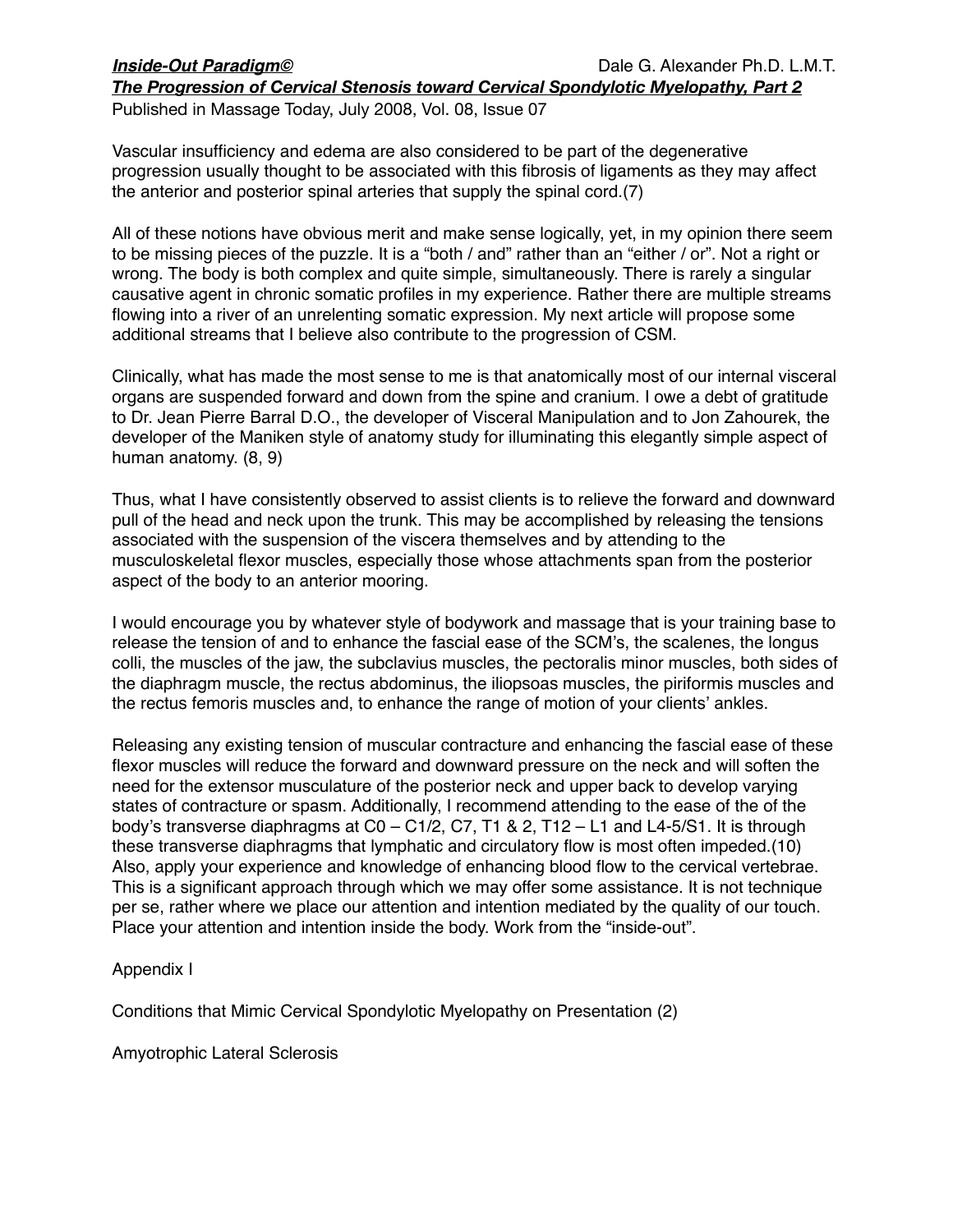Published in Massage Today, July 2008, Vol. 08, Issue 07

(Lou Gehrig's disease, a progressive neurodegenerative disease that affects nerve cells in the brain and the spinal cord)

Extrinsic Neoplasia (metastatic tumors)

Hereditary Spastic Paraplegia (also called Familial Spastic Paraplegias or Strumpell-Lorrain disease, is not a single disease but is a heterogeneous group of genetic disorders in which the main feature is progressive spasticity in the lower limbs due to pyramidal tract dysfunction.

Intrinsic Neoplasia (tumors of spinal cord parenchyma)

Multiple Sclerosis (asymmetric paraparesis with sensory ataxia and hyperreflexia)

Normal Pressure Hydocephalus (Cerebral Spinal Fluid congestion)

Spinal Cord Infarction (Spinal cord infarction is a stroke either within the spinal cord or the arteries that supply it. It is caused by arteriosclerosis or a thickening or closing of the major arteries to the spinal cord)

Syringomyelia (where fluid filled cysts form within the spinal cord)

Vitamin B12 Deficiency (central to the body's ability to make new red blood cells)

Rheumatoid Arthritis and Myelopathy (condition usually afflicts the hand(s) first) (6)

References:

1. The Progression of Cervical Stenosis Toward Cervical Spondylotic Myelopathy, Dale G. Alexander, PhD, LMT, Massage Today, April, 2008 (Vol. 08, Issue 04)

2. Dr. Kurt Chambless M.D., Orthopedic Surgeon, Chattanooga, Tennessee.

3. Cervical Spondylotic Myelopathy: A Common Cause of SpinalCord Dsyfunction in Older Persons, William F. Young M.D., American Family Physicians, Vol. 62/No.5, September 1, 2000.

4. Cervical Stenosis with Myelopathy, Peter F. Ullrich M.D., [www.spine-health.com](http://www.spine-health.com), last updated November, 2, 2006, originally published September 8, 1999.

5. Thomas M. Wascher, MD, FACS, Understanding Cervical Spondylotic Myelopathy, [www.spine-health.com](http://www.spine-health.com), August 31, 2001.

6. Neck and Arm Pain, Rene Cailliet, M.D., F.A. Davis Company, 1988.

7. Myelopathy, Radiculopathy, and Peripheral Entrapment Syndromes, David H. Durrant, D.C. and Jerome M. True, D.C. CRC Press LLC, 2002. (this is the most comprehensive text on CMS that I have found to date)